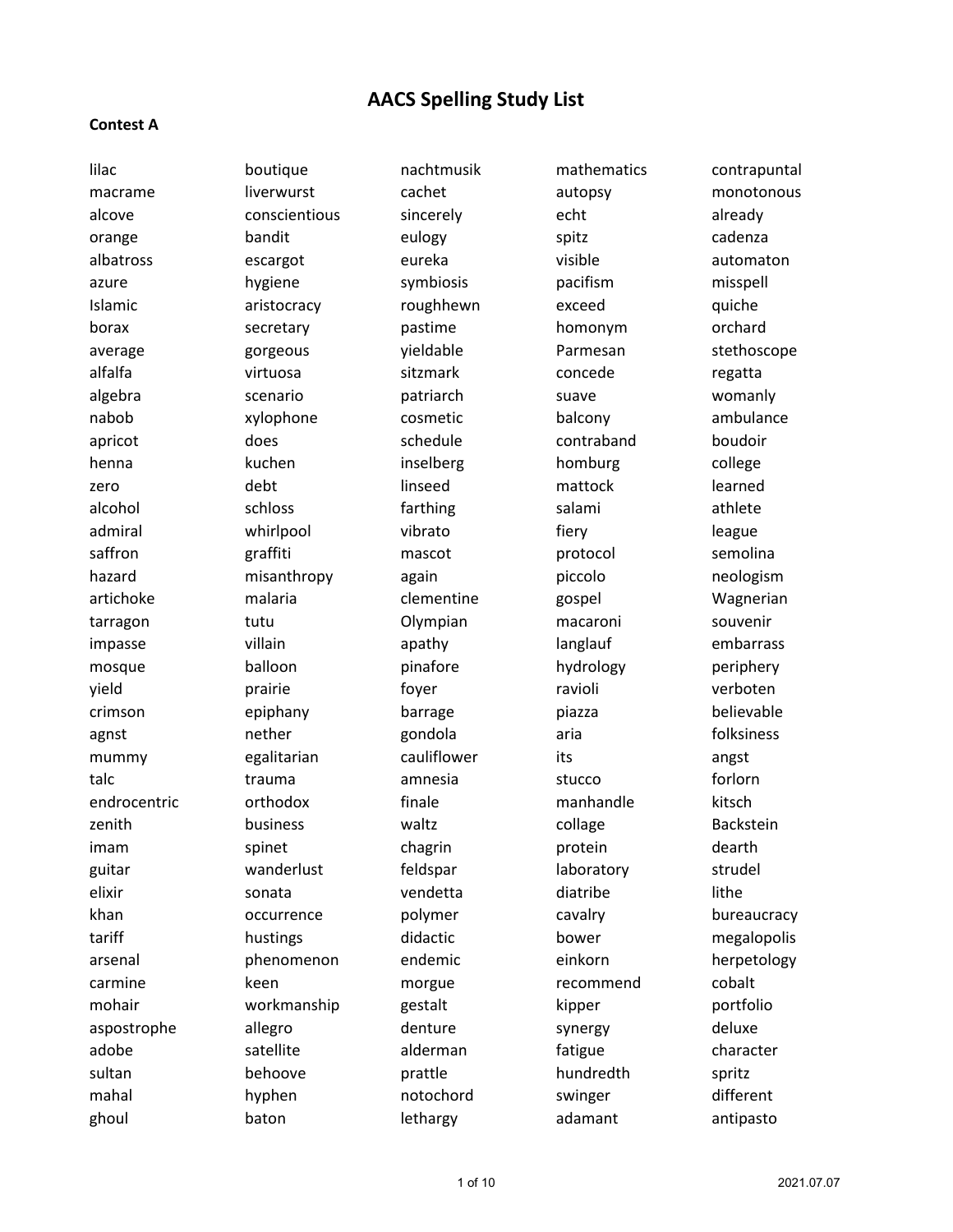#### **Contest A**

giraffe anvil anvil regime dressage definite magazine macron mightingale dogged windily massage errand lederhosen inferno altruism sequin **provolone** possess thesaurus pragmatic lemon earthenware probably mystique denim mattress answer truly truly foreign stollen tuna semantics croquette finesse palmetto sugar https://www.finely.com/modules/somal/diress/modules/somal/fickle/modules/somal/modules/somal/m taj belay panic falsetto rouge monsoon Meistersinger gristle eclectic sauerbraten gazelle parallel panzer laugh cousin safari strategy rucksack physique pyre cotton aspen watery agreeable appearance alchemy trouble bookkeeping illuminati democracy furlong umlaut ergonomic ephemeral analysis graupel mirage ballerina spareribs chronic said manicure fennel across minute polygon Wednesday concerto beige vogue cynical creepy matinee cantata matriarch knowledge hurdle allot streusel geode androcentric mostril androcentric nostril androcentric threshold topical peloton yieldable calypso acronym nosiest in the hedonism blithe incognito spaghetti quiver and layette and periscope cryptic privilege melancholy hinterland diagnosis synopsis autobahn knavery agnostic amenable diorama spherical bureau quell topography broadleaf asterisk schnauzer ditto etymology mootable vorlage antibiotic enthusiasm earwig eiderdown isobar geothermal pentathlon dross croquet pesto independence Spartan expertise realschule rotunda poltergeist knapsack diplomat parapet dachshund fife academy odyssey motif grammar vacuum tritium bambino extravaganza syntax paddock parfait acme bravura bratwurst philanthropy tragic palette asthmogenic reckless dyslexia pumpernickel synchronous February synonym dealership idiom confetti wanton mongrel protagonist cameo sarcasm icicle nemesis thermal hamster allegory weird hierarchy myriad eligible barrow fiasco glitz sure interesting forty virtuosome material interesting forty

separate familiar cosmos mascara libretto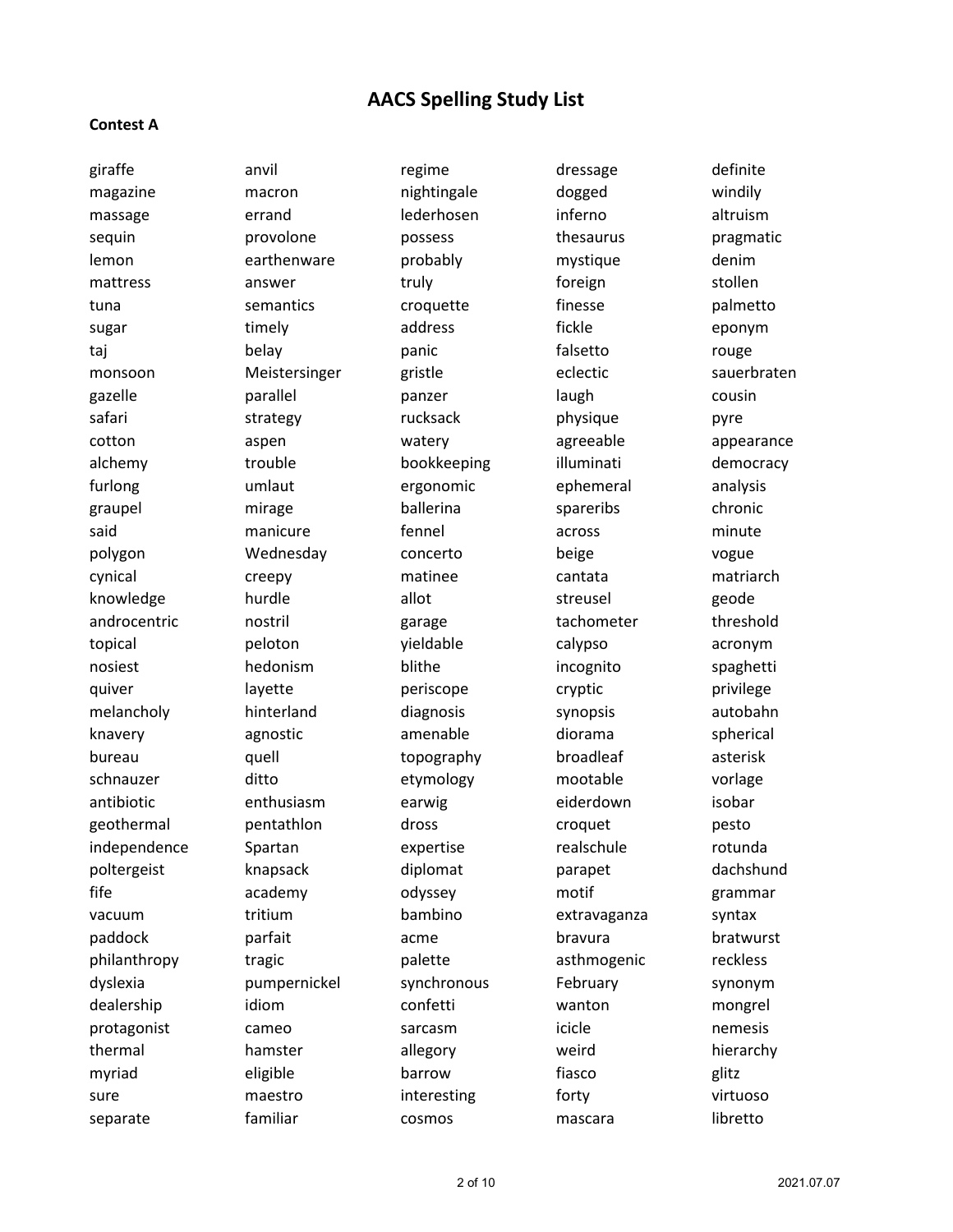#### **Contest A**

nougat mermaid flamboyant commitment abide oratorio chronology angelic menu usually fuselage android hydraulic irony slaughter dogma vegetable Bildungsroman hassock nosh kith rehearse gestapo apparent geranium sallow **entourage exhilarate** hawthorn goatee paradox geoponics harpsichord kohlrabi scampi sortie **pitchblende** staccato amphibious biblical nestle often on noodle ready biopsy homogeneous loam maintenance demotic half behest ballot hearth stringy pistachio whose **Pretzel** enterthe coloratura plateau influenza crochet galleria cringle elite gnat linden fiend hypothesis metaphor cleanser man worrisome sheriff maladroit credenza apostrophe fathom bevel seltzer daily bequeath musicale grotto leotard haversack dynamic harmonica succeed fresco dreary stoic dairy cheesing the dairy belladonna hue noticeable

bagel barley newfangled rhinoceros receipt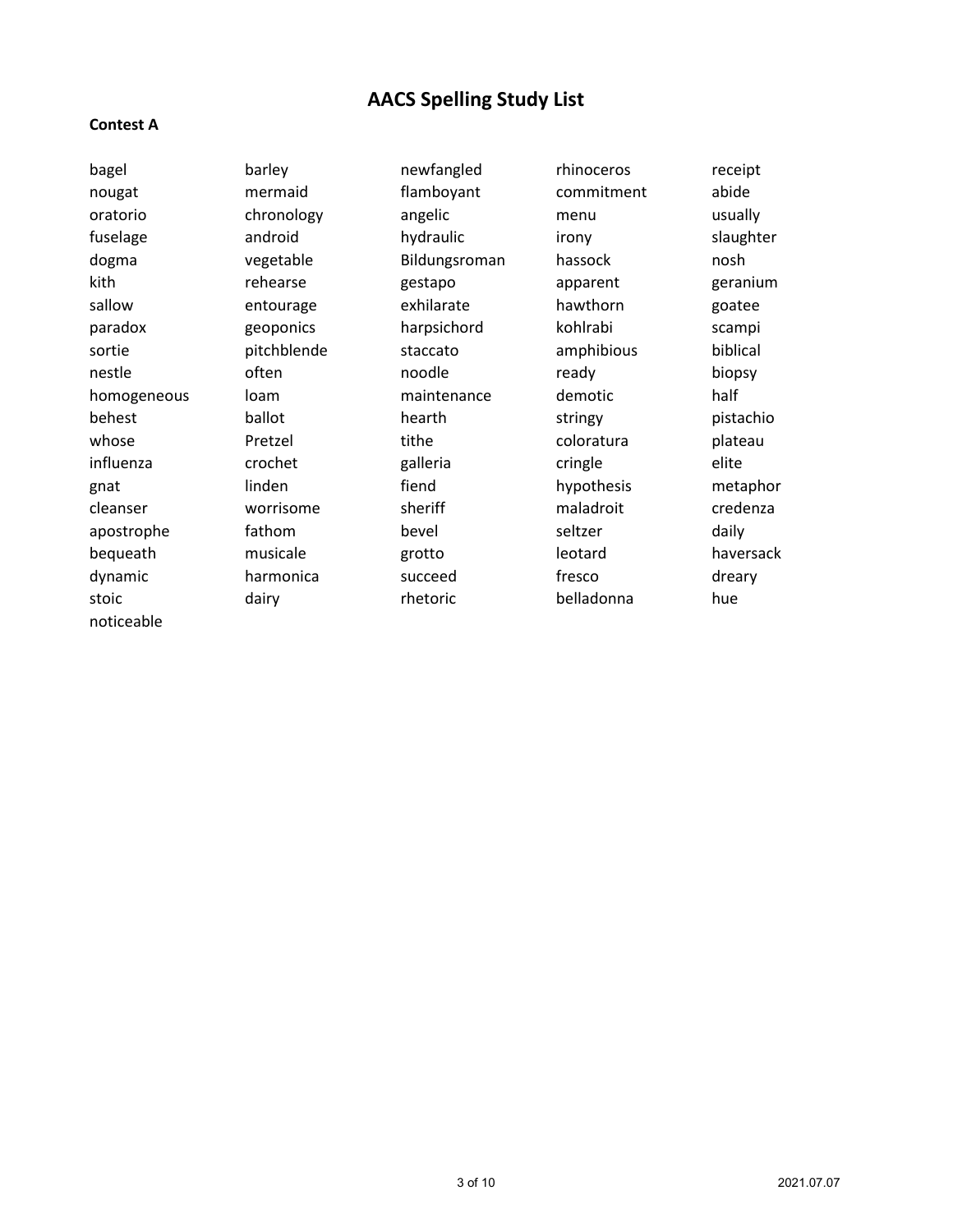### **Contest A**

### **Commonly Confused Words and Homonymns**

| accept     | lean       | advice      | later       |
|------------|------------|-------------|-------------|
| except     | lien       | advise      | latter      |
| aisle      | led        | allusion    | liable      |
| isle       | lead (n.)  | illusion    | libel       |
| bare       | naval      | amoral      | loose       |
| bear       | navel      | immoral     | lose        |
| born       | ought      | affect      | marital     |
| borne      | aught      | effect      | martial     |
| capital    | principal  | averse      | moot        |
| capitol    | principle  | adverse     | mute        |
| cash       | recede     | biannual    | nauseated   |
| cache      | reseed     | biennial    | nauseous    |
| ceiling    | right      | breath      | perspective |
| sealing    | rite       | breathe     | prospective |
| cellar     | sight      | choose      | proceed     |
| seller     | site       | chose       | precede     |
| censor     | cite       | climactic   | proscribe   |
| censer     | stationary | climatic    | prescribe   |
| senser     | stationery | collaborate | quiet       |
| sensor     | straight   | corroborate | quite       |
| cereal     | strait     | conscience  | recall      |
| serial     | their      | conscious   | recount     |
| coarse     | there      | convince    | tenant      |
| course     | ware       | persuade    | tenet       |
| colonel    | wear       | desert      | than        |
| kernel     | where      | dessert     | then        |
| complement | weather    | device      |             |
| compliment | whether    | devise      |             |
| council    | wright     | emigrate    |             |
| counsel    | write      | immigrate   |             |
| elicit     | rote       | flaunt      |             |
| illicit    | wrote      | flout       |             |
| forth      | yore       | founder     |             |
| fourth     | your       | flounder    |             |
| herd       |            | gambit      |             |
| heard      |            | gamut       |             |
| hole       |            | imply       |             |
| whole      |            | inferno     |             |
| horse      |            | irritate    |             |
| hoarse     |            | aggravate   |             |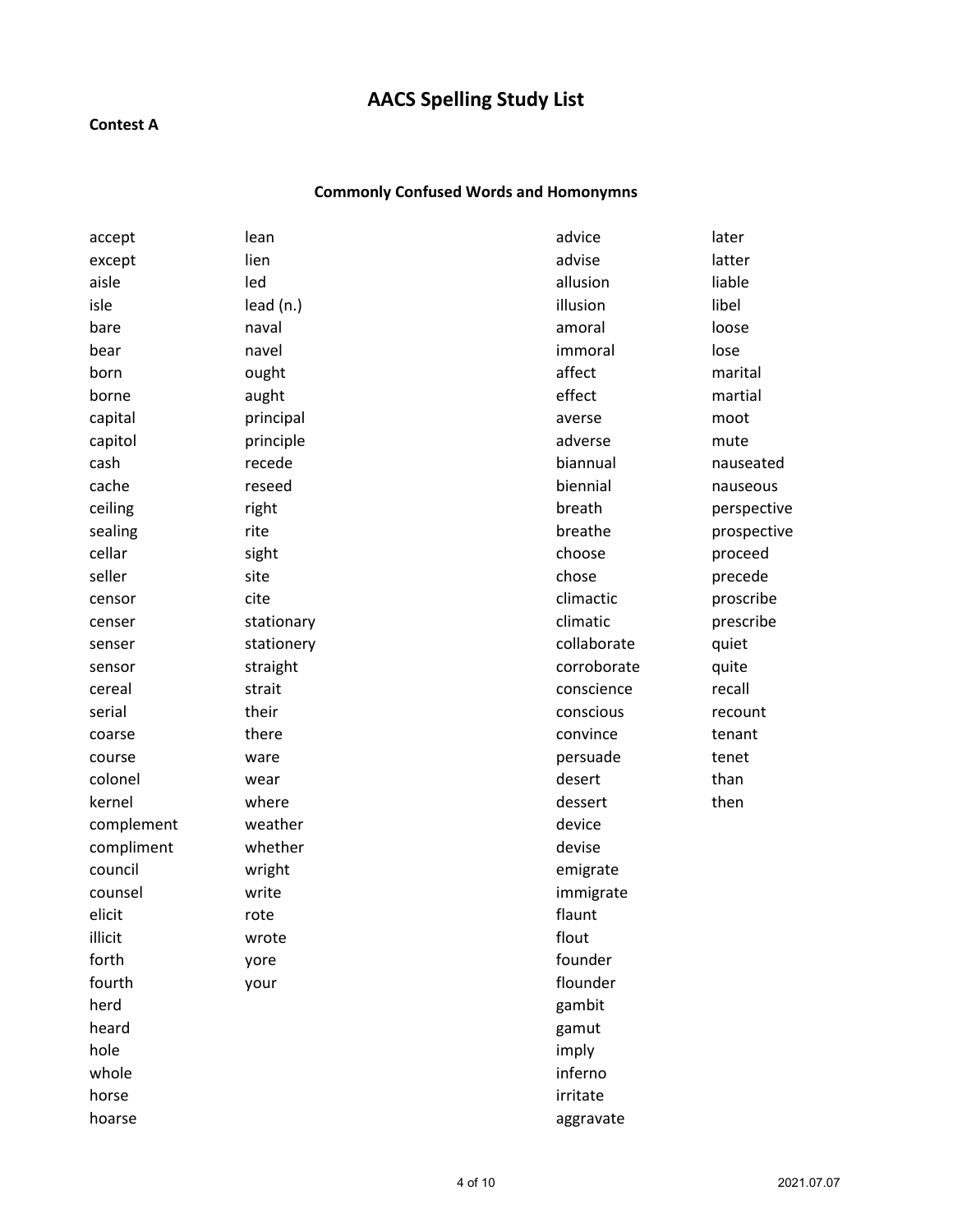#### **Champion A**

hafiz renaissance rapport gynarchy anschluss nadir hippopotamus springerle hyperbole mihrab pneumatic tahini genre chassis cappelletti poignant camouflage gesundheit adagio euthanasia ocarina archipelago chary virgule metamorphosis pfeffernuss maraschino zephyr minaret arachnid Swahili saboteur ersatz scherzo charlatan capricious gauche diphthong garcon ecru marzipan diffa misogynist zeitgeber alcazar croissant mozzarella wedel raconteur algorithm recidivist pickelhaube camphor Hemerocallis serendipity weimaraner schottische vivace fete edelweiss schnecke prosciutto muslin bezoar salve mnemonic rendezvous anachronism dichotomy zucchini mukhtar cacophony pizzicato fennec salaam dossier **foggara** philately fraulein philhellenism ingenue Weissnichtwo debacle heifer kirtle paparazzo shrieval hypocrisy blitzkrieg anomaly euphemism trattoria azimuth garibaldi nenuphar alkali fantoccini halal blasé Wiccan carafe protégé intaglio khor khor dreidel segue **rottweiler** Qatari Eocene chauvinism mistletoe surveillance lieutenant détente mayonnaise iulep glockenspiel fusillade coffle douane melange alim cynosure tamarind taupe schadenfreude

serdab repertoire paradigm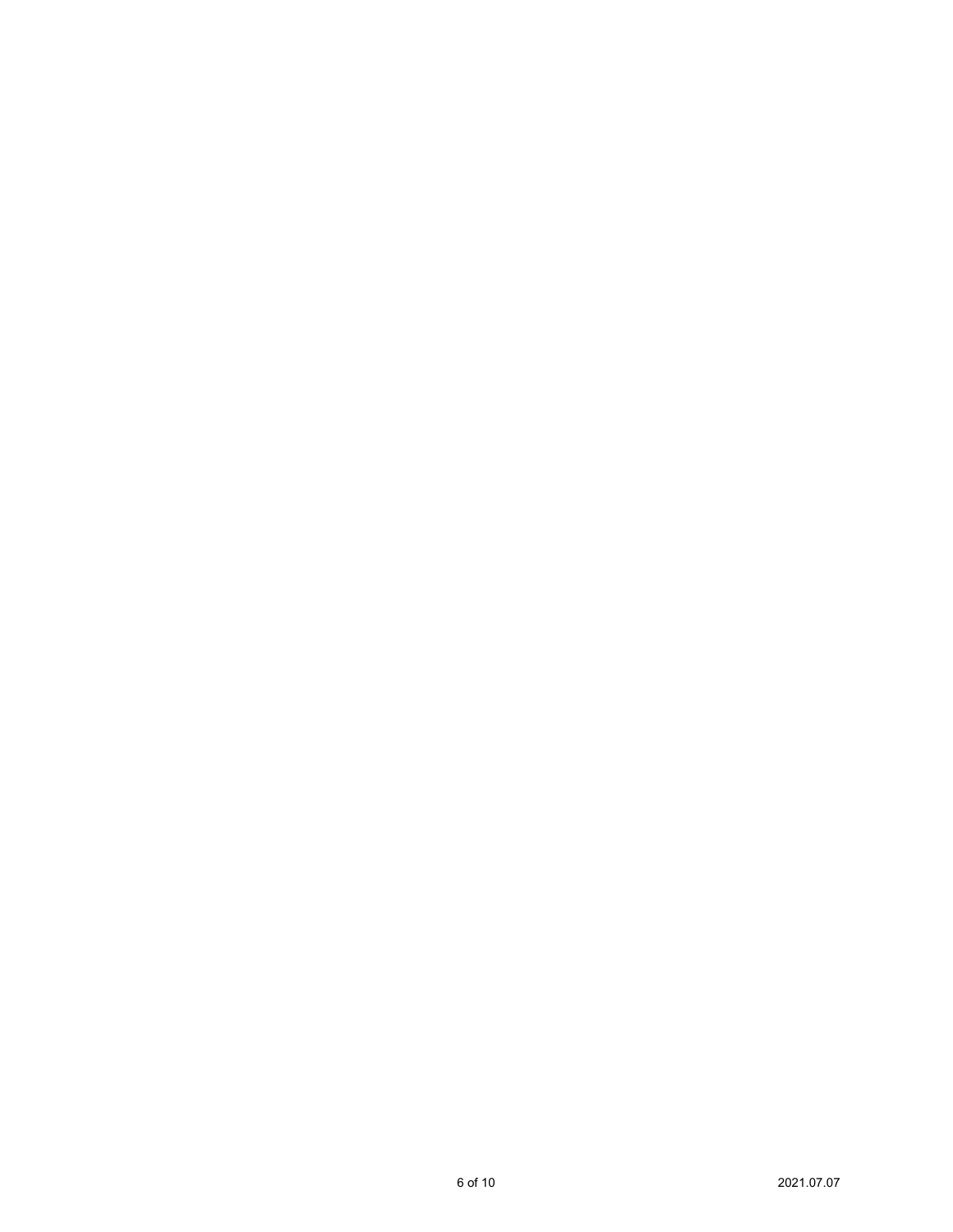#### **Contest B**

cedilla snuff patina cruller mongoose feldsher tornado boodle hickory howitzer mantilla shogun jeremiad floss petunia credible trajectory spoor dissect cossack zinnia fandango cockatoo trek gunnysack vulcanize **precipitate** lunatic newton melba cynosure sierra alamo ridiculous jaguar dune machismo polder dejected machismo bolder dejected shampoo incredulous access lariat embargo tattle sevruga muumuu typhoon quixote hosta tundra wampum foist current amicable wigwam seersucker sashimi praline exuberant ereengage mahimahi hustle iuggernaut quinine and Borzoi burrito burrito puma bolero olio mercurial samurai hock Argentine retrospective daffodil ignes igneous providence vanilla persimmon package blister skipper jiva 1988 hurricane kishke Rermian filament purga **tsunami** capitulation stipple nasal formidable ominous Tuckahoe klompen bangle susceptible chipotle Geronimo impasse kovsh barrio sushi hominy staple mizzle oregano consensus barabara buckwagon curriculum chimichanga trawl transect hacienda diesel herbivore trigger vampire gordita jackal furlough bowery cacao Meiji carnivore unity **polka** crimp Siberian quisling polka crimp magnanimous pundit Fletcherism mole ventilate measure samovar hogan langosta easel aquatic **totem** teriyaki diary diary ambiguity bonanza alleviate scrabble guru mammoth bluff **pangolin** pangolin bluff **nitriche has bluff** hirvana innate canasta mahatma benevolent ambivalent gregarious slave tortoni grabble bungalow kuruma vigilante abdicate corporal scow cafeteria harpoon glasnost hector banzai predicate condolences intractable bayou electoral caribou jovial wiseacre caucus popularity llama muskrat uproar pueblo brackish knish pecan kami mediocre empanada magnolia cognition geisha satori message

confidence sayonara Capricorn discipline nebbish

abstemious tomato chutney Bolshevik paprika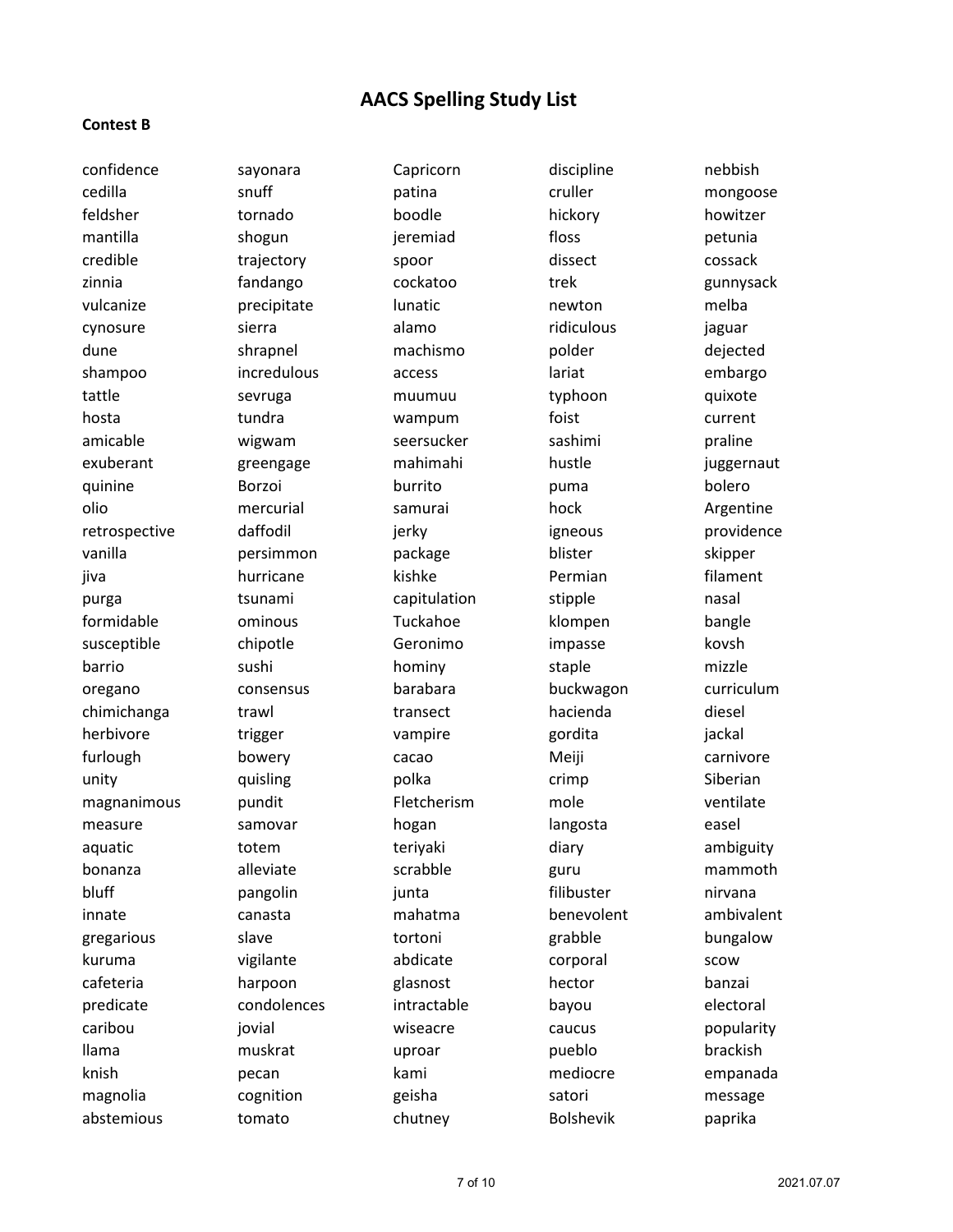#### **Contest B**

erudite fastidious tatami maraca syndic luau duenna waywiser wasabi Kabuki flotilla **ampere** frolic buccaneer benefactor benefactor femininity library tofu https://www.femininity bostinate crescendo vulnerable babushka contiguous potash canary foliate Flemish incriminate sombrero croon **plausible** pute poinsettia Frankenstein junco lucid candidate boysenberry condor yacht kudzu oolong jungle kona splice impetuous parka animosity bruin ramen inane imperative sumo renegade huckster baba chintz rabbit mikado crescent poinsettia sputnik bolivar cilantro precipice **percolate** chalupa karate kahuna dugong conjecture fidelity credentials gradient anchovy **prosaic** Romaji Panglossian renovate gopak cabana Netherlander freebooter interrupt mentor beleaguer angstrom adios fiesta builder handsome yahoo adjacent dungaree gruff **bugle** bugle pickle primal **humble** tamale salmonella pochismo cruiser peccadillo cashew perfidy vivisection buffalo mart loot http://www.friumvirate tantalize tantalize implement isinglass gazpacho **necessary** insidious Dracula patel wikiwiki catkin colloquial ductile scum troika walrus geta enchilada macadamia rupee **pandit** cravat cravat temporal coyote tortilla lokshen ostentatious yamen origami ramada holster bolster obsequious cupid guy waffle diablo bongo chinchilla relevant futon robot desperado gulden Crusoe kama cushy simile discern alligator slave bandersnatch ravel gulag omnivorous kavya ingenious amarillo flamenco cheka koan malihini gardenia bamboo wintergreen bundle **ticket** ticket woodchuck toucan odori chocolate prescription bellicose quesadilla powwow miso and castanets castanets by tripe and refugee that etch succotash mesa postmortem hibachi meticulous mariachi muddle incorruptible loiter nelma opera omnipotent caboose prosecute rupture cordovan screen ninja trepak subterfuge

toboggan sable honcho samaritan Boswell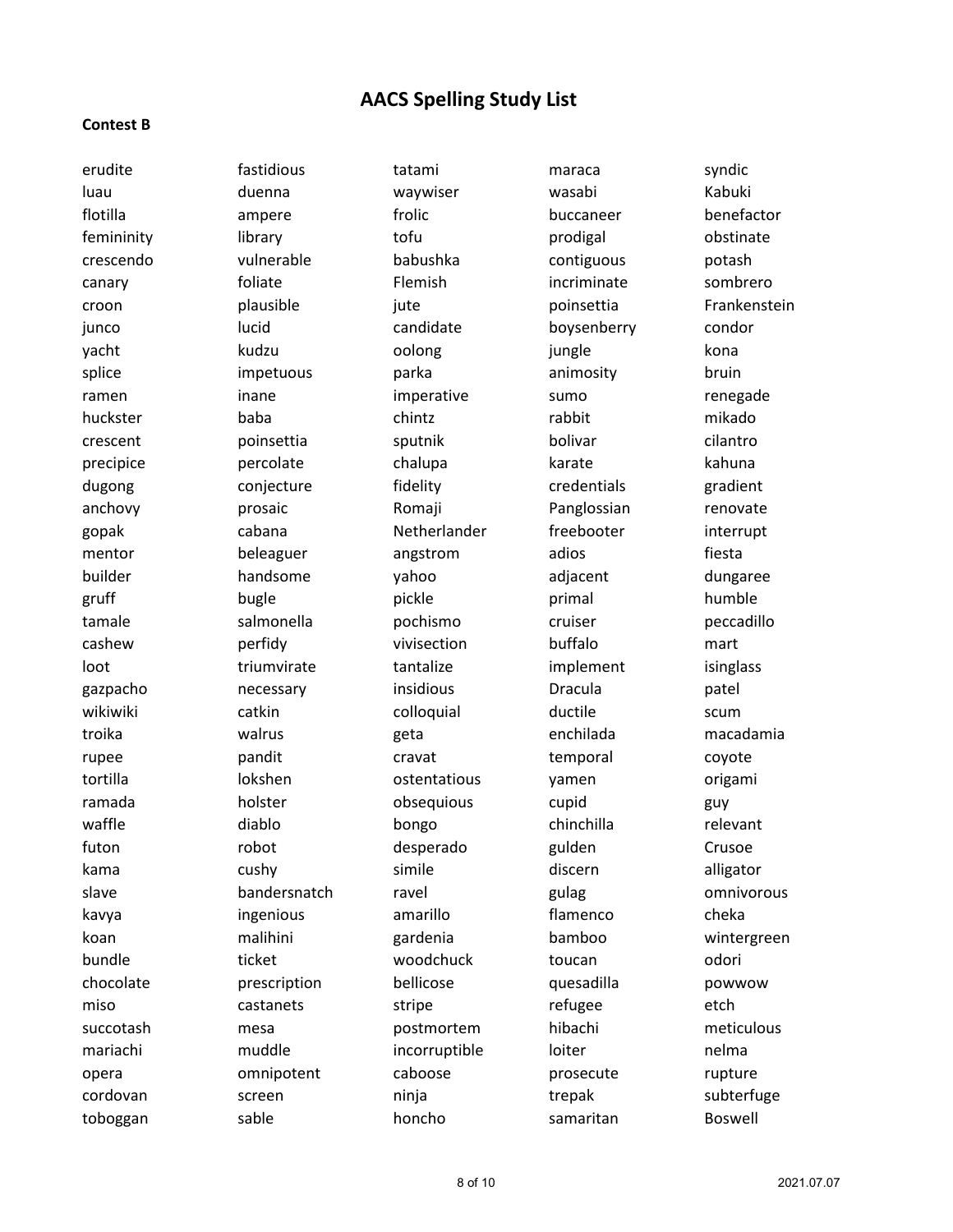### **Contest B**

| cummerbund  | spectrum | excise       | affinity  | buckwheat |
|-------------|----------|--------------|-----------|-----------|
| participant | skunk    | iguana       | kasha     | aul       |
| reptile     | strict   | pampas       | canine    | karma     |
| kremlin     | begonia  | tycoon       | tomatillo | school    |
| keelhaul    | decoy    | alliteration | clapboard | raj       |
| saxophone   | Soviet   | sukiyaki     | haiku     | babka     |
|             |          |              |           |           |